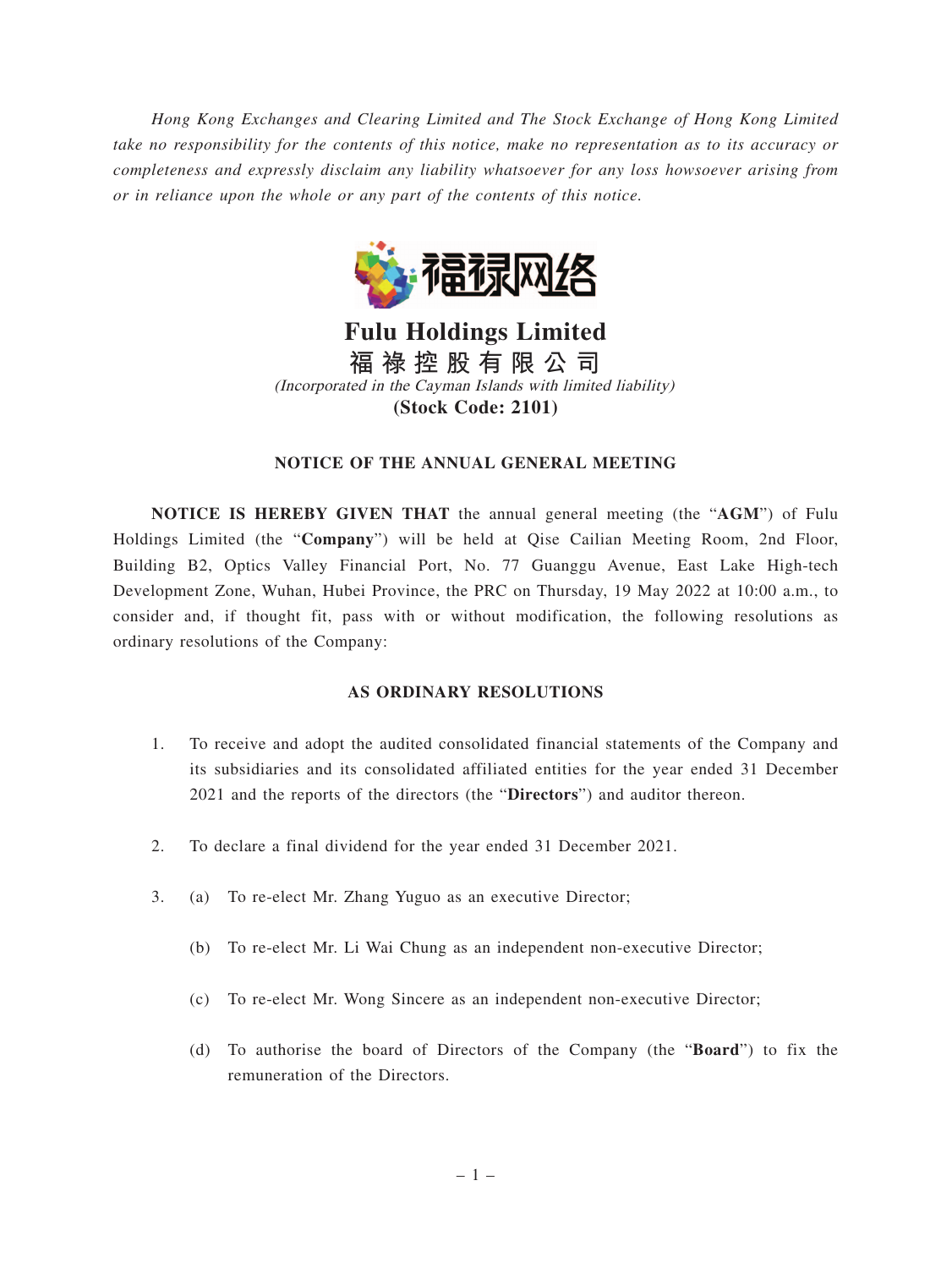- 4. To re-appoint Ernst & Young as auditor of the Company to hold office until the conclusion of the next annual general meeting of the Company and to authorise the Board to fix its remuneration.
- 5. "**That:**
	- (i) subject to paragraph (iii) below, the exercise by the Directors of the Company during the Relevant Period (as defined hereinafter) of all the powers of the Company to allot, issue and/or otherwise deal with additional shares of the Company (the "**Shares**") or securities convertible into Shares, or options, warrants or similar rights to subscribe for Shares or such convertible securities of the Company and to make or grant offers, agreements and/or options (including bonds, warrants and debentures convertible into Shares of the Company) which may require the exercise of such powers, be and is hereby generally and unconditionally approved;
	- (ii) the approval in paragraph (i) above shall be in addition to any other authorisation given to the Directors of the Company and shall authorise the Directors during the Relevant Period (as defined hereinafter) to make or grant offers, agreements and/or options which may require the exercise of such power after the end of the Relevant Period;
	- (iii) the aggregate number of Shares allotted or agreed conditionally or unconditionally to be allotted (whether pursuant to options or otherwise) by the Directors during the Relevant Period (as defined hereinafter) pursuant to paragraph (i) above, otherwise than pursuant to:
		- (1) any Rights Issue (as defined hereinafter);
		- (2) the grant or exercise of any option under any share option scheme of the Company (if applicable) or any other option, scheme or similar arrangements for the time being adopted for the grant or issue to the Directors, officers and/or employees of the Company and/or any of its subsidiaries and/or other eligible participants specified thereunder of options to subscribe for Shares or rights to acquire Shares;
		- (3) any scrip dividend or similar arrangement providing for the allotment and issue of Shares in lieu of the whole or part of a dividend on Shares in accordance with the articles of association of the Company; or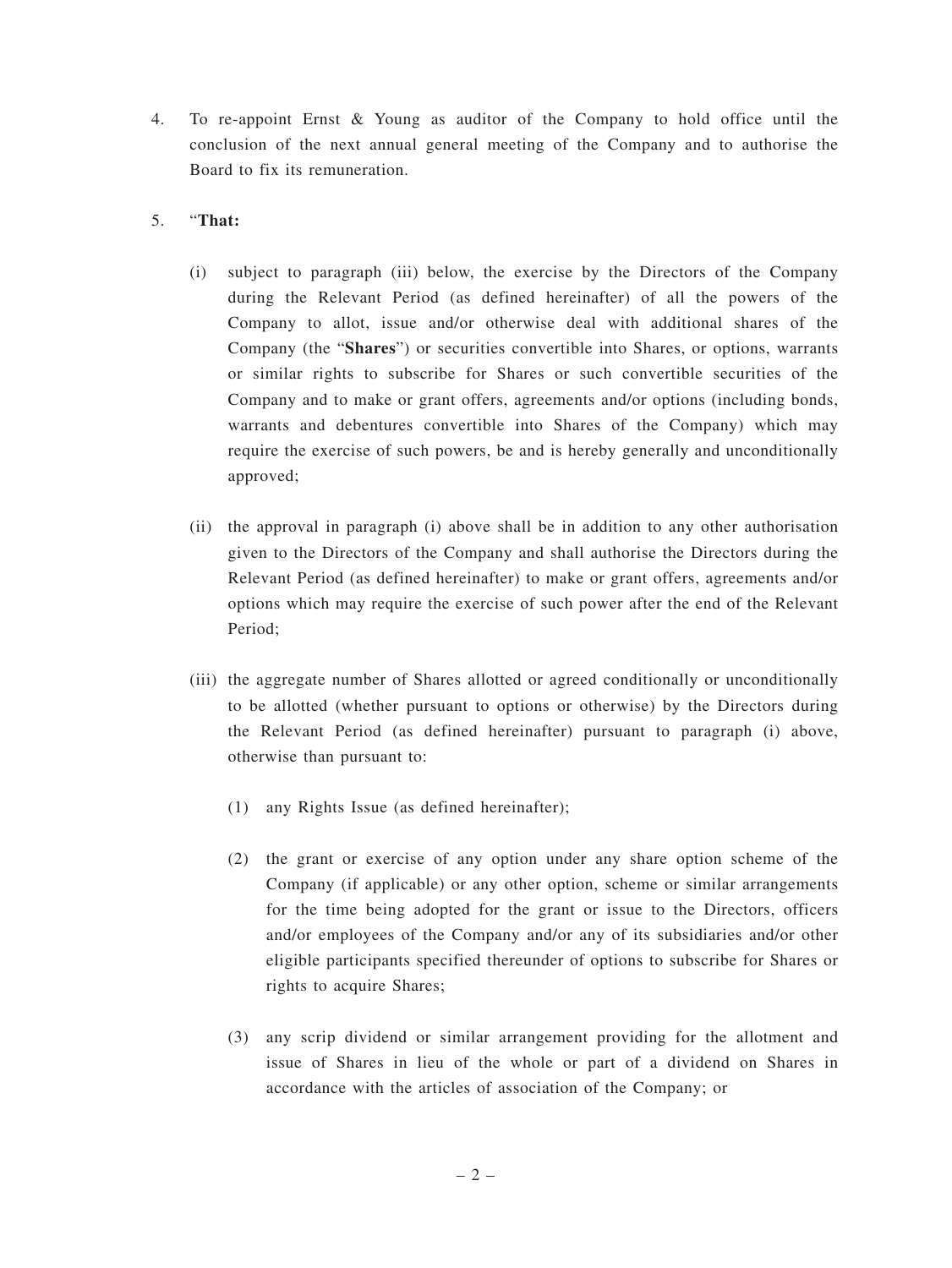- (4) any issue of Shares upon the exercise of rights of subscription or conversion under the terms of any existing convertible notes issued by the Company or any existing securities of the Company which carry rights to subscribe for or are convertible into Shares, shall not exceed the aggregate of:
	- (a) 20% of the number of issued Shares of the Company as at the date of passing this resolution; and
	- (b) (if the Board is so authorised by the resolution numbered 7) the aggregate number of Shares of the Company bought back by the Company subsequent to the passing of the resolution numbered 6 (up to a maximum equivalent to 10% of the number of issued Shares of the Company as at the date of passing the resolution numbered 6), and the said approval shall be limited accordingly; and
- (iv) for the purpose of this resolution:
	- (a) "Relevant Period" means the period from the passing of this resolution until whichever is the earliest of:
		- (1) the conclusion of the next annual general meeting of the Company;
		- (2) the expiration of the period within which the next annual general meeting of the Company is required by any applicable laws or the articles of association of the Company to be held; and
		- (3) the passing of an ordinary resolution by the shareholders of the Company in general meeting revoking or varying the authority given to the Directors of the Company by this resolution; and
	- (b) "Rights Issue" means an offer of Shares or an issue of warrants, options or other securities giving rights to subscribe for Shares, open for a period fixed by the Directors to holders of Shares on the register of members on a fixed record date in proportion to their then holdings of such Shares (subject to such exclusions or other arrangements as the Directors may deem necessary or expedient in relation to fractional entitlements or, having regard to any restrictions or obligations under the laws of, or the requirements of, or the expense or delay which may be involved in determining the exercise or extent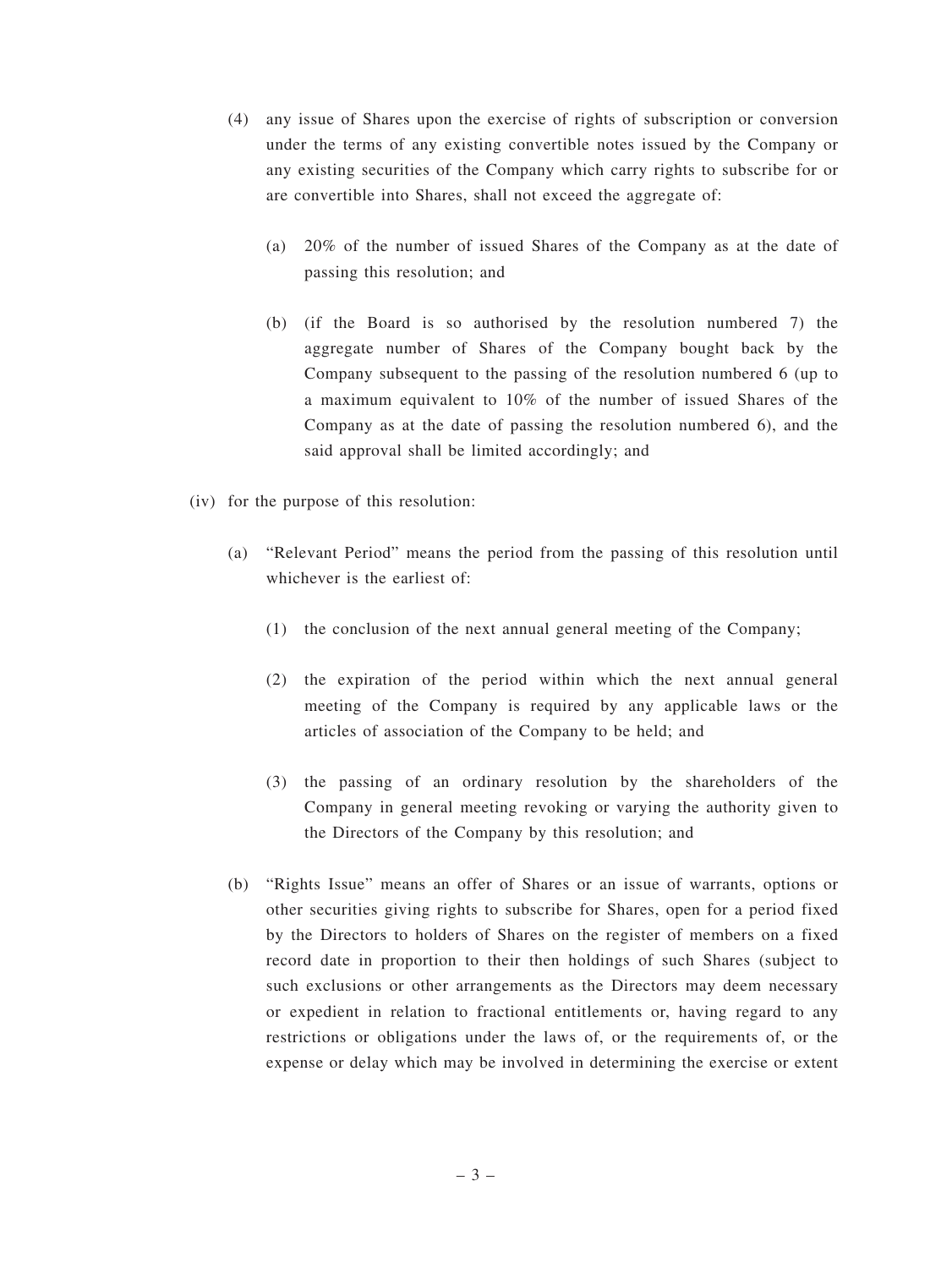of any restrictions or obligations under the laws of, or the requirements of, any jurisdiction applicable to the Company, any recognised regulatory body or any stock exchange applicable to the Company)."

## 6. "**That:**

- (i) subject to paragraph (ii) of this resolution, the exercise by the Directors during the Relevant Period (as defined hereinafter) of all the powers of the Company to buy back Shares on The Stock Exchange of Hong Kong Limited (the "**Stock Exchange**") or on any other stock exchange on which the Shares may be listed and which is recognised for this purpose by the Securities and Futures Commission and the Stock Exchange under the Code on Share Buy-backs and, subject to and in accordance with all applicable laws and the Rules Governing the Listing of Securities on the Stock Exchange (the "**Listing Rules**"), be and is hereby generally and unconditionally approved;
- (ii) the aggregate number of the Shares to be bought back pursuant to the approval in paragraph (i) of this resolution shall not exceed 10% of the number of issued shares of the Company as at the date of passing of this resolution, and the said approval shall be limited accordingly;
- (iii) subject to the passing of each of the paragraphs (i) and (ii) of this resolution, any prior approvals of the kind referred to in paragraphs (i) and (ii) of this resolution which had been granted to the Directors and which are still in effect be and are hereby revoked; and
- (iv) for the purpose of this resolution:

"Relevant Period" means the period from the passing of this resolution until whichever is the earliest of:

- (a) the conclusion of the next annual general meeting of the Company;
- (b) the expiration of the period within which the next annual general meeting of the Company is required by any applicable laws or the articles of association of the Company to be held; and
- (c) the passing of an ordinary resolution by the shareholders of the Company in general meeting revoking or varying the authority given to the Directors by this resolution."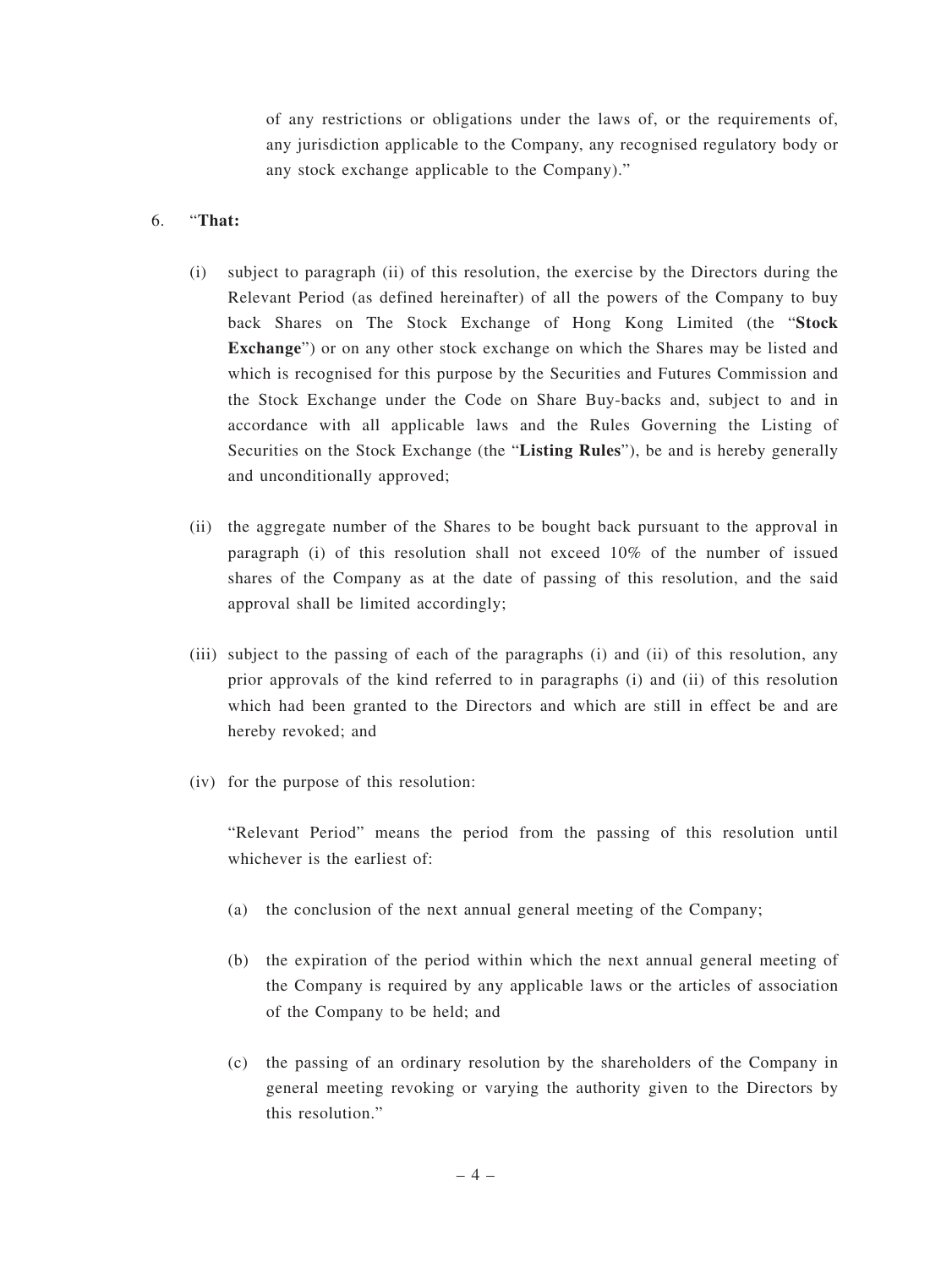## 7. "**That:**

conditional upon the passing of the resolutions numbered 5 and 6 set out in this notice, the general mandate granted to the Directors pursuant to the resolution numbered 5 set out in this notice to exercise the powers of the Company to allot, issue and/or otherwise deal with new Shares and to make or grant offers, agreements and options which might require the exercise of such powers be and is hereby extended by the addition to the number of the issued Shares which may be allotted or agreed conditional or unconditionally to be allotted by the Directors pursuant to such general mandate of an amount representing the number of the issued Shares bought back by the Company under the authority granted pursuant to the resolution numbered 6 set out in this notice, provided that such extended amount shall represent up to 10% of the number of issued Shares as at the date of passing of the said resolutions."

> By order of the Board **Fulu Holdings Limited Fu Xi** *Chairman*

Wuhan, Hubei Province, the PRC, 14 April 2022

| Registered office in the Cayman islands: | Head office and principal place of business in the PRC: |
|------------------------------------------|---------------------------------------------------------|
| 4th Floor, Harbour Place                 | 2nd Floor, Building B2                                  |
| 103 South Church Street                  | Optics Valley Financial Port                            |
| P.O. Box 10240                           | No. 77 Guanggu Avenue                                   |
| Grand Cayman KY1-1002                    | East Lake High-tech Development Zone                    |
| Cayman Islands                           | Wuhan                                                   |
|                                          | Hubei Province                                          |
|                                          | The PRC                                                 |

*Principal place of business in Hong Kong:* 31/F, Tower Two Times Square 1 Matheson Street Causeway Bay Hong Kong

*Notes:*

<sup>(</sup>i) A shareholder entitled to attend and vote at the AGM is entitled to appoint one or more proxies to attend, speak and vote in his/her stead. The proxy does not need to be a shareholder of the Company.